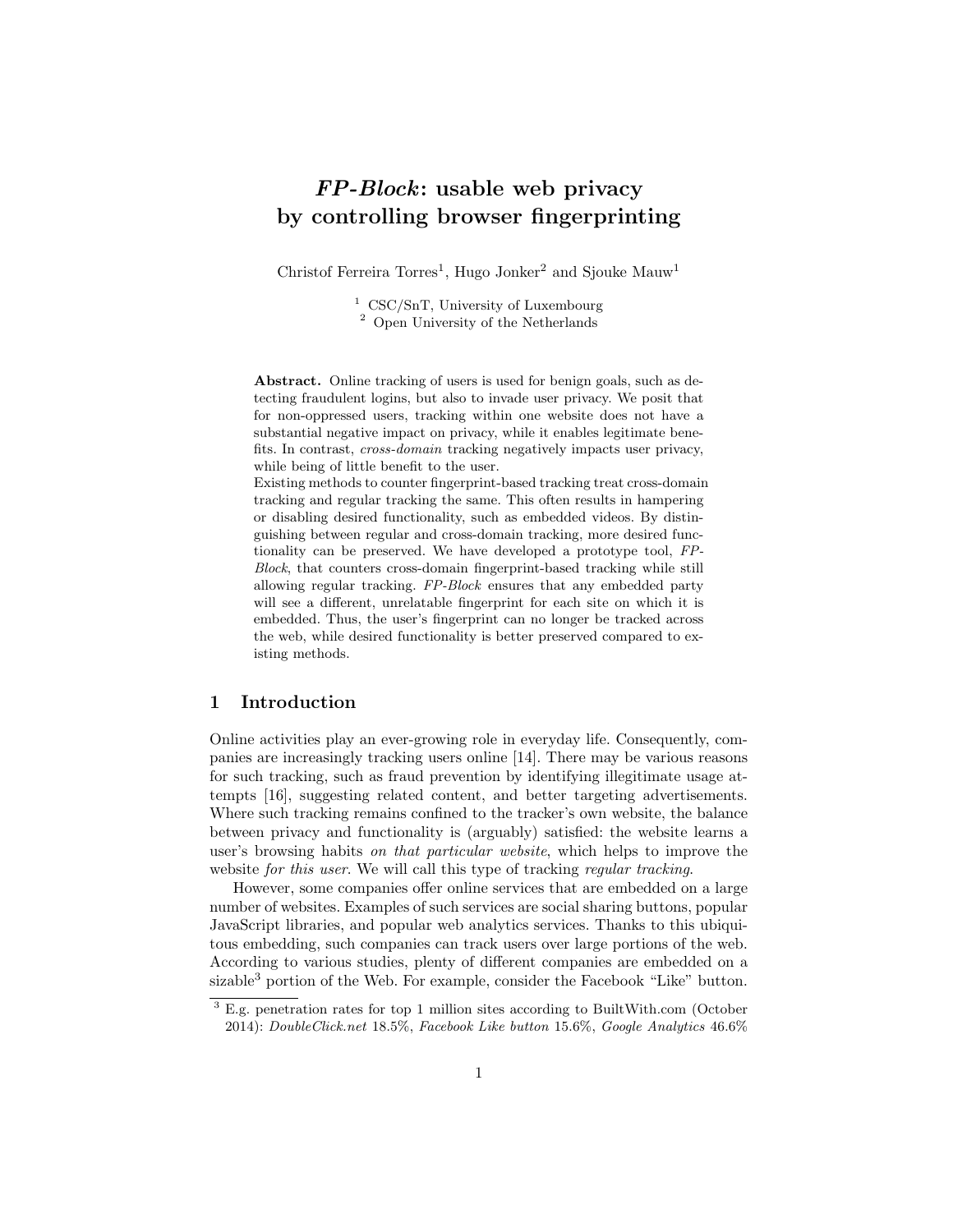The embedding site includes a piece of code that triggers the user's browser to contact the Facebook servers to download the button. As browsers are made to explain where a request originated (the HTTP Referer field), the browser will tell Facebook exactly which URL triggered this request each time. This enables Facebook to track the user across the web [\[15\]](#page-16-2), irrespective of whether or not the user even has a Facebook account. We will call this type of tracking third-party tracking.

This tracking can be done using an HTTP cookie, but even if such (third party) cookies are blocked, it is possible to infer a set of attributes (screen resolution, HTTP user agent, time zone, etc.) that are often sufficient to uniquely identify the user [\[5\]](#page-15-0). Note that such attributes were intended to benefit the user, e.g. to present her the mobile version of a site when browsing from a phone, or to present the page in the user's preferred language. Yet even though personalia such as name or age are not explicitly revealed, the tracker can learn far more about the users than one realises<sup>[4](#page-1-0)</sup>.

Identifying users by such means is called "fingerprinting". Much like a fingerprint belongs to one unique individual, a fingerprint of communication with a server belongs to a unique browser.

Existing countermeasures combat such fingerprint-based tracking with little regard for the impact on the the user experience. The goal is then to find an approach that ensures a better balance between user experience (that is: less impact on desired embedded contents) and tracking. We address this with the concept of web identity: the set of fingerprintable browser characteristics. A web identity is generated for the main site visited (e.g., bbc.com), and that identity is then also used for all interaction with embedded contents on that site (e.g. videos, social media buttons, etc.). If the user visits a different site (e.g., cnn.com), a different identity is used (the web identity for cnn.com). Thus, a party embedded on both sites will first see the web identity for bbc.com, and later the web identity for cnn.com. As we ensure that the generated identities are distinct, the two visits can no longer be linked by means of their fingerprint. We focus on fingerprinters that aim to re-identify as many users as possible. We do not target tools that are seeking to track any one specific individual.

Contributions. The main contributions of our research are the following:

- 1. We argue that a distinction be made between regular and cross-domain tracking; we observe that current anti-tracking tools do not make this distinction.
- 2. We introduce the notion of a web identity to generalize the rather dynamic notion of a fingerprint. We propose separation of web identities as an approach to fingerprint privacy that prevents cross-domain tracking, while allowing regular tracking.
- 3. We have developed a prototype browser extension, FP-Block, that supports the automatic generation and management of web identities. A user's web identity remains constant across all his visits to the same domain, while his

<span id="page-1-0"></span><sup>4</sup> E.g. by data aggregation, a supermarket can infer if a customer is pregnant, and estimate her due date [\(Forbes.com, 2012\)](http://www.forbes.com/sites/kashmirhill/2012/02/16/how-target-figured-out-a-teen-girl-was-pregnant-before-her-father-did/).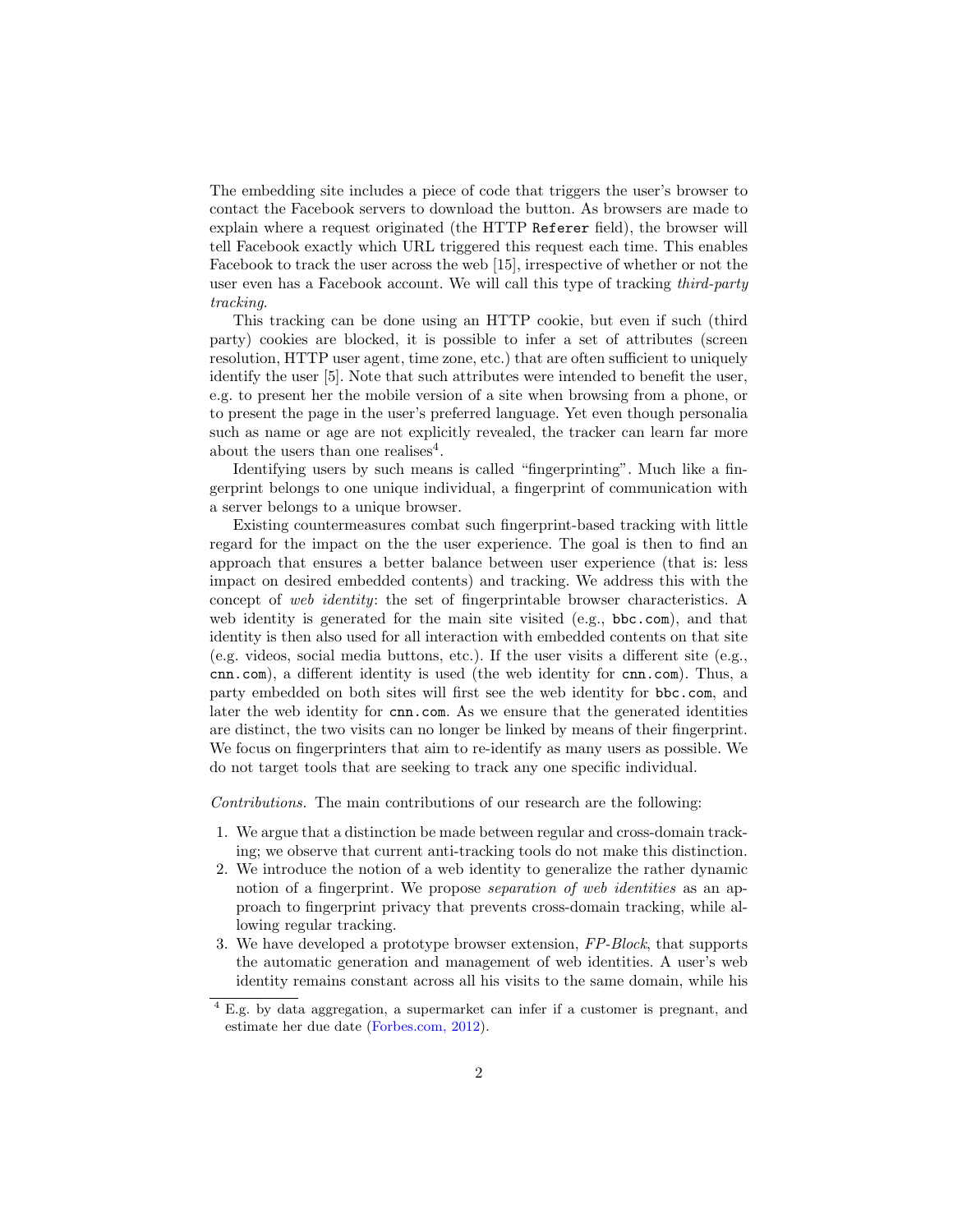web identities for different domains are not related. The tool has a user interface that shows which third parties are embedded in the current page, which fingerprintable attributes are requested by the website and how these are spoofed by the tool. This allows the user to fine-tune the tool for individual sites.

- 4. By deobfuscating the code of the most relevant fingerprinters, we compiled an up-to-date list of the attributes used by current fingerprinters. Further, based on a literature study, we compiled a list of the attributes affected by the most relevant anti-tracking tools. These lists guided our design and helped us to compare our work to existing tools.
- 5. We have tested our tool against six fingerprinters in two different scenarios: first-party fingerprinting and third-party fingerprinting. In all cases, our tool was successful in affecting the computed fingerprint.

As final validation, we tested our tool against a commercial fingerprinter's online tracking ID. Again the tool was successful: the tracking ID without the tool was different from the ID when running the tool.

## 2 Related work

We distinguish related work between work on fingerprinting and work on countermeasures against tracking and fingerprinting.

#### 2.1 Fingerprinting

The possibility of remotely inferring characteristics of devices has been known for some time. E.g. Kohno et al. [\[6\]](#page-16-3) use TCP clock skew to remotely fingerprint devices. Eckersley [\[5\]](#page-15-0) was the first to draw significant attention to the problem of fingerprinting web browsers. His fingerprinting algorithm returned a unique fingerprint for 83.6% of the browsers considered. Subsequent papers established how to fingerprint other aspects such as the user-agent string and IP address [\[17\]](#page-16-4), the HTML5 "canvas" element [\[10\]](#page-16-5), the used Javascript engine [\[9,](#page-16-6)[11\]](#page-16-7)), the fonts present [\[3\]](#page-15-1), etc. Other work has suggested approaches to combine several fingerprintable attributes to arrive at unique fingerprints (e.g. [\[3,](#page-15-1)[17\]](#page-16-4)). Using such techniques only on one site does not constitute a large invasion of privacy. However, as Mayer and Mitchel [\[8\]](#page-16-8) and Roosendaal [\[15\]](#page-16-2) have pointed out, social plugins are embedded on many pages, which allows the social network to track users across the Internet. Thanks to fingerprinting, such tracking does not even require an account – anyone with a unique fingerprint can be traced.

Several recent studies have investigated the practice of fingerprinting in more detail. Acar et al. [\[2\]](#page-15-2) introduced a framework to detect online fingerprinters by detecting activities typical of fingerprinters (e.g. requesting values of certain attributes, enumerating fonts, etc.). Their detection algorithm found several fingerprinting techniques in action. Many of these were by companies offering fingerprinting services to others: the fingerprinters were either embedded by the visited site, or by a third party such as inside a third-party advertisement. In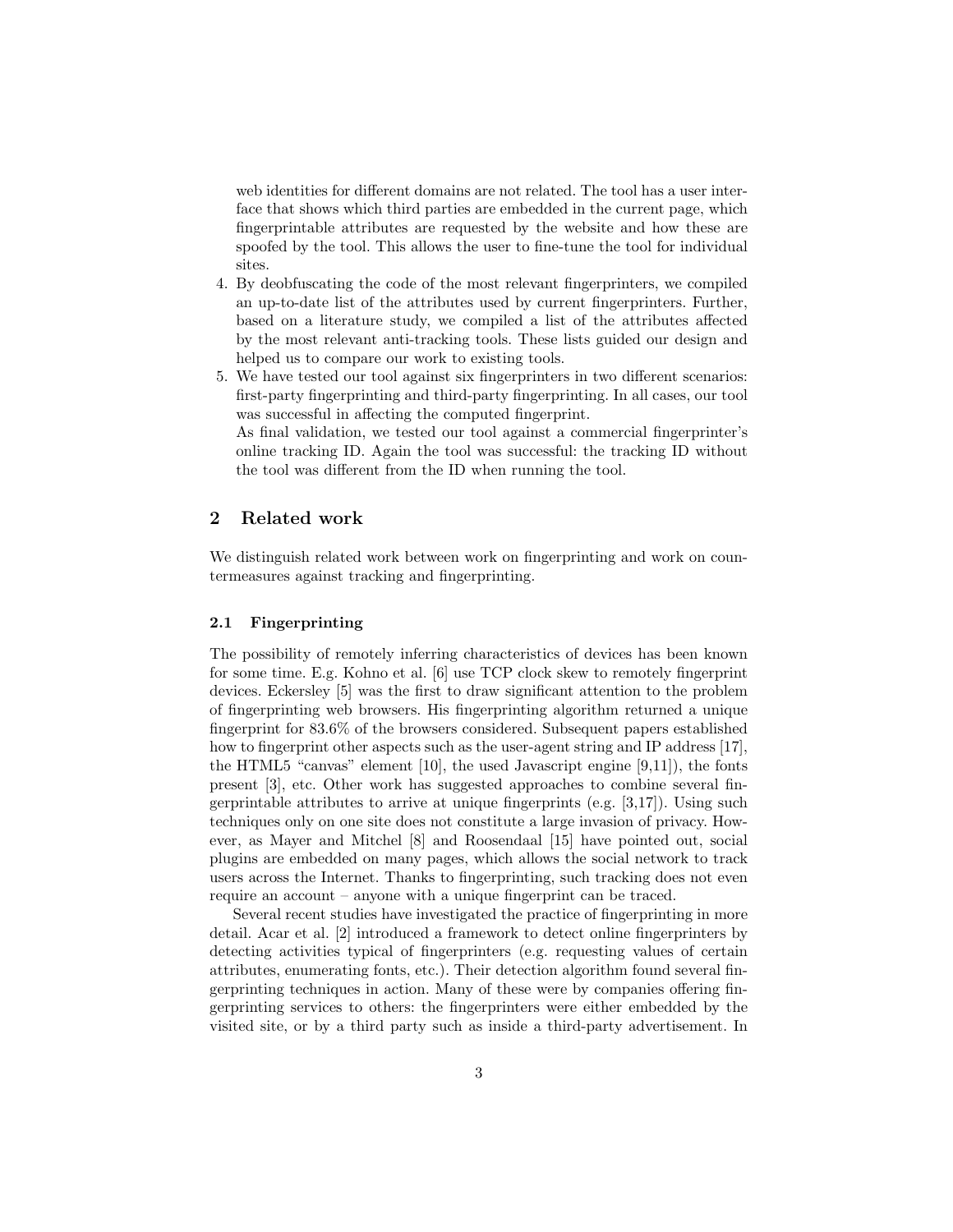a followup study, Acar et al. [\[1\]](#page-15-3) investigate the spread of three tracking mechanisms, amongst which HTML5 canvas fingerprinting. They propose three heuristics to estimate whether a canvas is being used to fingerprint; we adopt these criteria in our tool. This paper also shows that canvas fingerprinting is being used by a popular 3rd party service (AddThis.com). Nikiforakis et al [\[13\]](#page-16-9) provide a detailed study of the fingerprinting techniques of three online fingerprint services (BlueCava, Iovation and ThreatMetrix). They found that fingerprinting can be tailored to the detected browser, e.g. when detecting a browser as Internet Explorer, the fingerprint would include Internet Explorer-specific attributes. Moreover, Flash was used by all three to enrich the established fingerprint. Flash allows access to many similar attributes as JavaScript, but may give a more detailed response (e.g. including major and minor kernel version number). Moreover, Flash ignores a browser's proxy settings for client-server communication. This allows the fingerprint services to detect if the user is behind a proxy or not, and correlate the IP address of the proxy with that of the user.

#### 2.2 Countermeasures

Several existing plugins directly aim to stop trackers, including commercially developed ones (e.g. Ghostery, AVG Do Not Track, etc.), and academically developed ones, such as FireGloves [\[3\]](#page-15-1), ShareMeNot [\[14\]](#page-16-0), PriVaricator [\[12\]](#page-16-10), etc. Some of these work by blocking trackers, either by using a predefined blacklist or by updating the blacklist on the fly using heuristic rules. Krishnamurthy and Wills [\[7\]](#page-16-11) argue that blacklists are prone to being incomplete (not all trackers blocked), and therefore ultimately fail at blocking trackers. A similar argument holds against heuristically updated blacklists: the next tracker may well use tracking methods not covered by the heuristics, and so escape notice. More damning, however, Mowery et al. [\[9\]](#page-16-6) show how an attacker can detect a blacklist and use its content as an additional fingerprintable attribute.

Other plugins work by faking attributes (FireGloves, PriVaricator). As [\[5,](#page-15-0)[13\]](#page-16-9) point out, such spoofing may lead to inconsistencies that paradoxically make the user stand out more. Indeed, Acar et al. [\[2\]](#page-15-2) argue this is the case for FireGlovesequipped browsers. Even more strongly, Nikiforakis et al. [\[13\]](#page-16-9) advice against the use of any user-agent-spoofing extension.

We add the following observations. First of all, fingerprinting can be done both passively and actively. Passive fingerprinting uses attributes inherent in the communication (e.g. the order of HTTP headers), while active fingerprinting executes attribute-gathering scripts on the client-side (e.g. determine JavaScript engine speed). Anti-tracking tools should take into account both mechanisms. Secondly, anti-tracking tools should consider "fingerprint consistency", i.e., the extent to which a fingerprint is perceived as genuine. By carefully tailoring the spoofing system to account for known fingerprinters, their consistency checks can be satisfied. Secondly, fingerprinting trackers take a fingerprint of each user, and aim to link a new fingerprint to an existing fingerprint. If the new fingerprint is sufficiently different, this link cannot be made – irrespective of how unique this new fingerprint is. PriVaricator [\[12\]](#page-16-10) uses similar ideas to these. In contrast,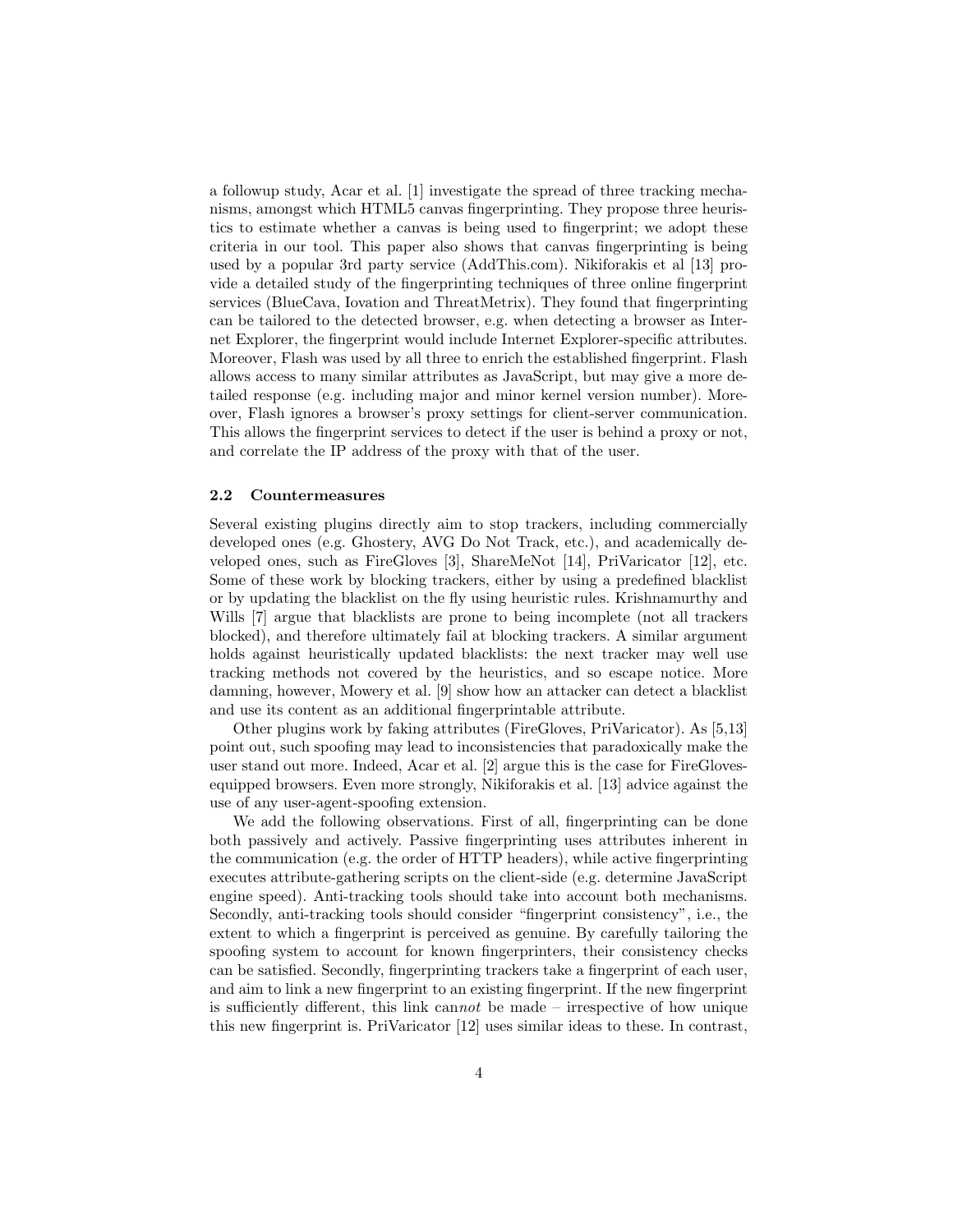our approach addresses both active and passive fingerprinting, uses real-world browser statistics to generate consistently spoofed fingerprints, and works as a browser extension instead of modifying the browser itself.

The Tor Browser<sup>[5](#page-4-0)</sup>, widely recognised as providing the best privacy, uses another approach: it aims to keep one single set of attribute values across all its instances. In ideal circumstances, this means that no two Tor Browser instances can be distinguished from each other, however, users can install plugins or tweak settings which undo this protection.

The Tor browser is strongly focused on preserving privacy, providing a level of privacy believed to be sufficient for use under intense state scrutiny. This strong privacy comes at the expense of some usability, most notably, that all data is sent via an onion routing network. We posit that the strong privacy offered by the Tor Browser exceeds the needs of non-oppressed users. Therefore, we will focus on the prevention of third-party tracking.

## 3 Determining the Fingerprint Surface

In this section, we determine the relevant set of characteristics that are used to fingerprint a user. Determining the full set of characteristics, the fingerprint surface, is not practically possible. For example, as a plugin can change the browser's behaviour in ways that can be detected, constructing a complete set of characteristics necessarily requires examining all browser plugins. Therefore, we focus pragmatically on that part of the fingerprint surface that is being used by fingerprinters. This implies that we use their definition of identity. As fingerprinters equate a fingerprint of the device with a user identity, we will use this (somewhat imprecise) abstraction as well.

To establish the fingerprint surface, we determine for four major commercial fingerprinters which characteristics they use to fingerprint, i.e., their fingerprint vector. We also examine four major anti-fingerprint tools and determine which part of the fingerprint surface they consider. Together, this gives us a practical approximation of the fingerprint surface. FP-Block then is built to ensure no two fingerprints are fully coincide within this approximation.

#### 3.1 Limitations of Preventing Fingerprint Tracking

There are two approaches to prevent fingerprint-based tracking: blocking trackers, and spoofing attribute values. However, neither by itself suffices to prevent tracking, while both impact user experience.

Blocking fingerprinters. A naive solution is to block any third party content. However, many webpages embed such content, without which the webpage renders incorrectly (e.g. content delivery networks, embedded video). Other third party content helps to sustain and improve the site (counters, advertisers, analytics,...). The impact of blocking all third party content on usability will be

<span id="page-4-0"></span> $^5$ <https://www.torproject.org/projects/torbrowser.html.en>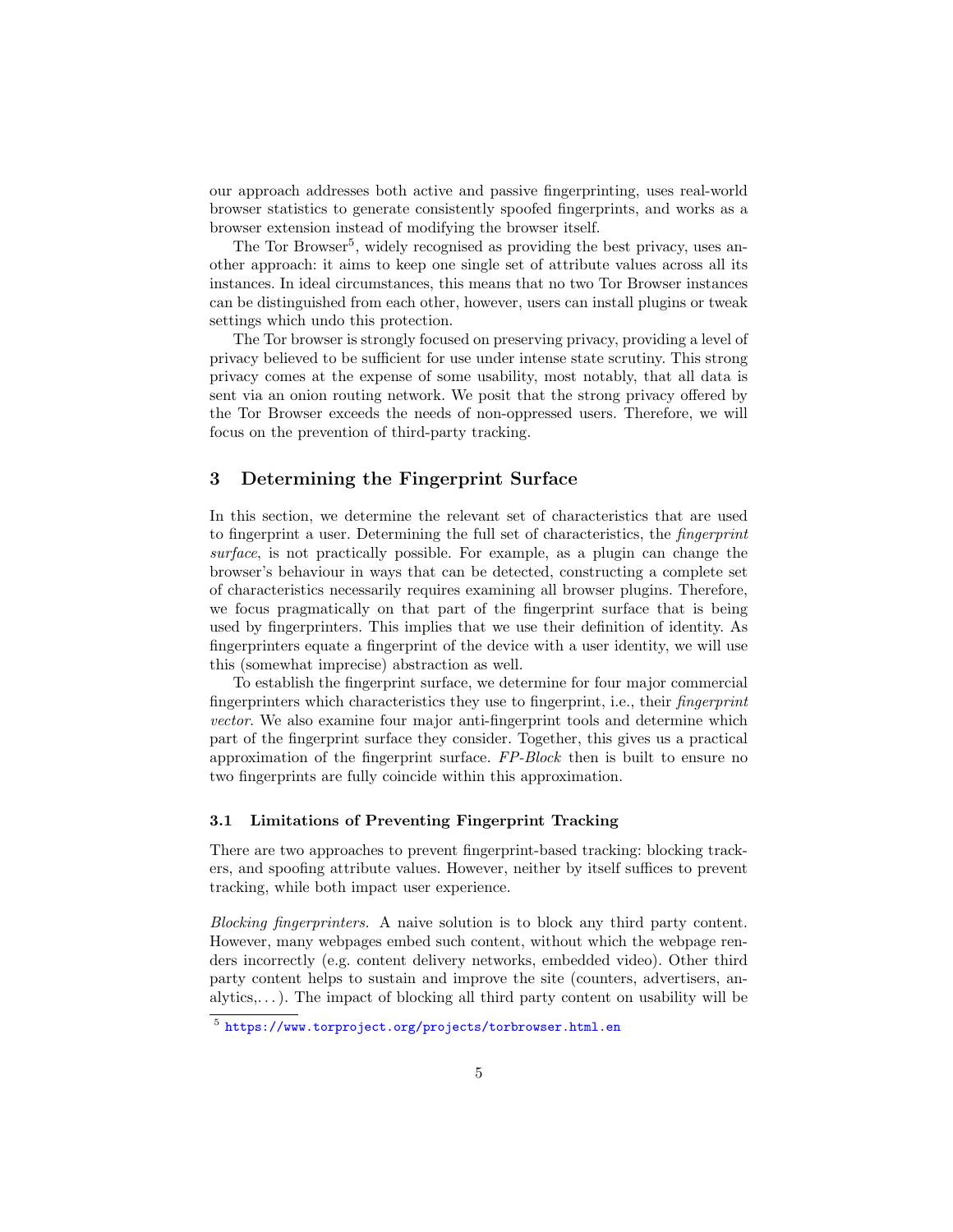far too great. Blocking known major trackers would provide some protection. However, such a list will remain incomplete [\[7\]](#page-16-11), irrespective of updates. Thus, blocking by itself cannot fully address third party tracking without impacting on desired functionality.

Spoofing attribute values. The attribute values that make up the fingerprint may be faked. This changes the fingerprint, which in turn changes what the tracker infers as the identity. There are many browser plugins that randomise a (sub)set of attributes. However, not all attributes can be faked without substantially impacting user experience (e.g. JavaScript engine speed). Moreover, faked data often makes the user's fingerprint stand out more [\[5](#page-15-0)[,13\]](#page-16-9), making the fingerprint more easy to recognise. Finally, new fingerprintable characteristics keep on being discovered. Thus, it is impossible in practice to determine and spoof the full set of fingerprintable characteristics.

Thus, determining the entire fingerprint surface is impossible. As such, no antifingerprint tool can prevent all fingerprinting. This motivates a pragmatic approach: determine which characteristics are used by a set of fingerprinters, and focus on those.

#### 3.2 Fingerprint Vectors

To determine which characteristics are commonly used to fingerprint users, we determine the fingerprint vectors of several widely-used fingerprinters. We analyze three commercial trackers: BlueCava (BC), IOvation (IO), and Threat-Metrix (TM). Note that this part of our analysis builds on and expands the results of [\[13\]](#page-16-9). We furthermore analyze one social plugin that fingerprints users: AddThis (Add). We complement this with characteristics gathered from Eckersley's seminal work [\[5\]](#page-15-0) (Pan) and from an open source fingerprint library, FingerPrintJS (FPjs). The results are presented in the left part of Table [1](#page-6-0) (legend and footnotes in Table [2\)](#page-7-0).

In Table [1,](#page-6-0) each row denotes a fingerprintable characteristic. A  $\sqrt{\text{sign}}$  indicates that the fingerprinter uses this characteristic in determining a fingerprint. Characteristics marked with  $\checkmark$  were previously reported in [\[13\]](#page-16-9); those marked with  $\equiv$  were reported, but are no longer used.

Recall that in this work we only target the HTTP and JavaScript layer of the communication stack. Fingerprinting can also occur at other layers, e.g. at the TCP/IP layer, or at the Flash layer.

For FP-Block we only address HTTP and JavaScript characteristics that are used by one ore more of the six analyzed fingerprinters.

#### 3.3 Fingerprint Surface

To determine the minimum set of characteristics that needs to be protected, we investigate four popular anti-fingerprinting tools: FireGloves [\[3\]](#page-15-1) (FG), the Tor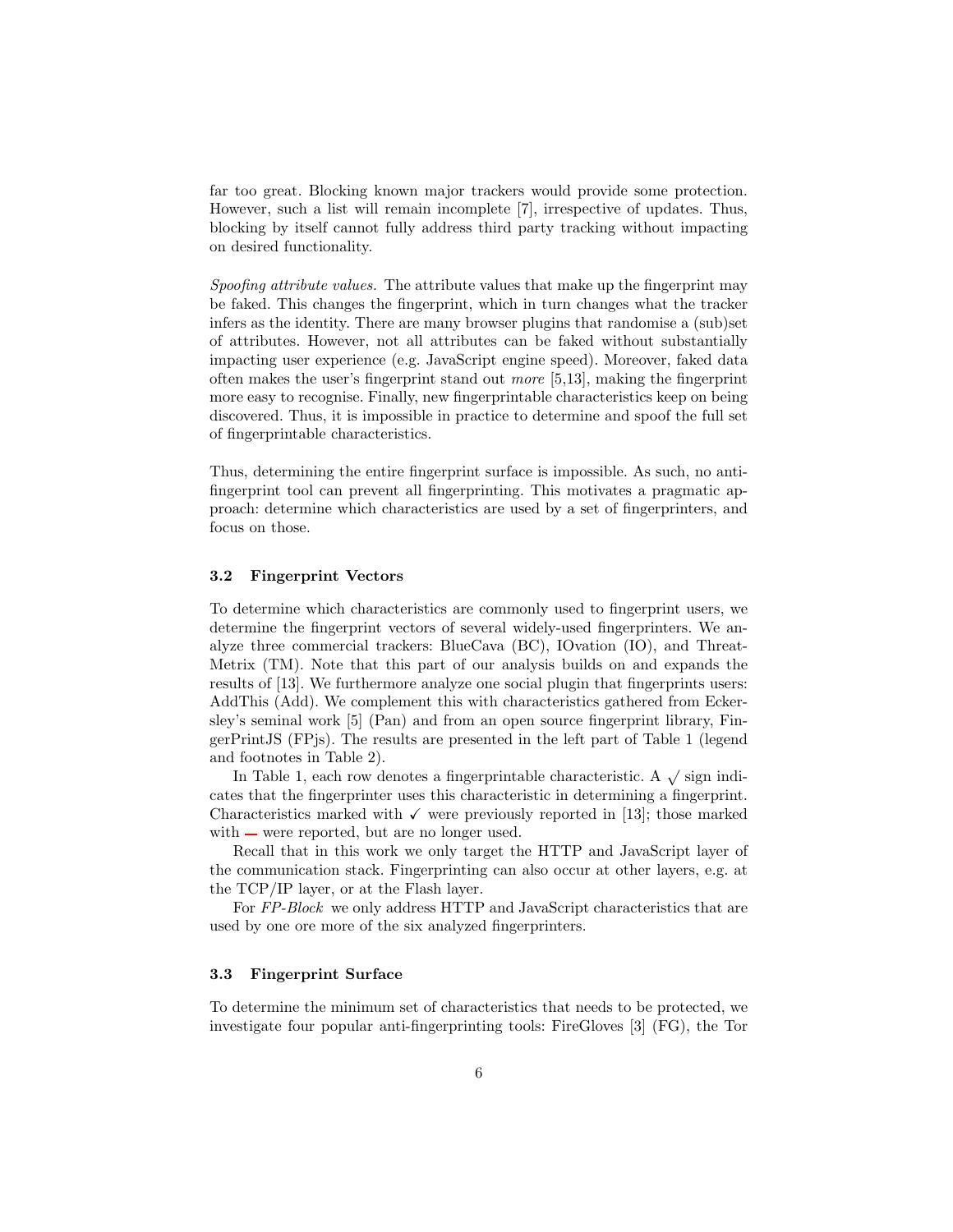## Fingerprinters Countermeasures

| Attribute                                   |              | Road O. Ray  |   |   |   |   |   |   |   |   |   |
|---------------------------------------------|--------------|--------------|---|---|---|---|---|---|---|---|---|
| Plugin Enumeration                          |              |              |   |   |   |   |   |   |   |   |   |
| Font Detection                              | ✓            | ✓            |   |   |   |   |   |   | V | V |   |
| User-Agent                                  | √            | ✓            | √ |   |   |   |   |   |   | V |   |
| <b>HTTP</b> Header Accept                   | ✓            |              |   |   |   |   |   |   |   |   |   |
| <b>HTTP</b> Header Accept-Charset           | √            |              |   |   |   |   |   | V |   |   |   |
| <b>HTTP</b> Header Accept-Encoding          | $\checkmark$ |              |   |   |   |   |   |   |   | V | Ū |
| <b>HTTP</b> Header Accept-Language          | ✓            |              |   |   |   |   |   | V |   | V | V |
| Screen Resolution                           | ✓            | $\checkmark$ | ✓ | ✓ | V | V | V | V |   | V | ✓ |
| Timezone                                    | ✓            | ✓            | ✓ | ✓ | V | V |   | V |   | V |   |
| <b>Browser Language</b>                     |              | ✓            | ✓ |   | V | V |   |   |   |   | V |
| OS & Kernel Version                         |              |              | ✓ | ✓ | V | V |   | ✓ |   | V | V |
| <b>DOM</b> Storage                          | ✓            | ✓            | V | ✔ | ✓ | ✓ |   |   |   | V | ✓ |
| IE userData                                 | ✓            | V            |   |   |   |   |   |   |   |   |   |
| Java Enabled                                | V            |              |   |   | V |   |   |   |   |   | V |
| <b>DNT</b> User Choice                      |              |              |   |   | V | V |   |   |   | Ī | V |
| Cookies Enabled                             | ✓            |              | V |   |   |   |   |   |   |   | ✓ |
| JS detect: Flash Enabled                    | ✓            | ✓            | ✓ | ✓ | V | V |   |   |   |   |   |
| $\overline{\text{ActiveX} + \text{CLSIDs}}$ | ✓            | ✓            |   | ✓ | V | V |   |   |   |   |   |
| Date & Time                                 |              | V            | ✓ | V | V |   |   |   |   |   |   |
| CPU                                         |              | ✓            | V |   | V | V |   |   |   | V | V |
| System/User Language                        |              | ✓            | V |   | V |   |   |   |   |   | V |
| OpenDatabase                                |              |              | ✓ |   | V | V |   |   |   |   | V |
| Canvas Fingerprinting                       |              |              |   |   | ✓ | V |   | V |   | V | ✓ |
| Mime-type Enumeration                       | ✓            |              |   | ✓ |   |   | ✓ | V | V |   | V |
| <b>HTTP Proxy Detection</b>                 |              |              | ✓ | ✓ |   |   |   |   |   |   |   |
| <b>IndexedDB</b>                            |              |              |   |   | V | V |   |   |   |   | V |
| Math Constants                              |              | ✓            |   |   | ✓ |   |   |   |   |   |   |
| Windows Registry                            |              | ✓            | ✓ |   |   |   |   |   |   |   |   |
| <b>TCP/IP</b> Parameters                    |              | ✓            | ✓ |   |   |   |   | V |   |   |   |
| <b>Google Gears Detection</b>               |              | ✓            |   |   |   |   |   |   |   |   |   |
| Flash Manufacturer                          |              |              |   | ✓ |   |   |   |   |   |   |   |
| <b>MSIE Security Policy</b>                 |              | ✓            |   |   |   |   |   |   |   |   |   |
| <b>AJAX</b> Implementation                  |              | ✓            |   |   |   |   |   |   |   |   |   |
| <b>MSIE</b> Product key                     |              |              | ✓ |   |   |   |   |   |   |   |   |
| Device Enumeration                          |              | ✓            |   |   |   |   |   |   |   |   |   |
| Device Identifiers                          |              |              | ✓ |   |   |   |   |   |   |   |   |
| IP address                                  |              | ✓            |   |   |   |   |   | V |   |   |   |
| <b>HTML Body Behavior</b>                   |              |              |   |   |   | V |   |   |   |   |   |
| <b>Battery</b>                              |              |              |   |   | V |   |   | ✔ |   |   |   |
| WebGLRenderingContext                       |              |              |   |   |   |   |   | ✓ |   | V |   |

 $\checkmark$ : Attribute previously reported in [\[13\]](#page-16-9).

<span id="page-6-0"></span> $-$  : Attribute previously reported, but no longer present.

Table 1. Comparison of attributes used by various fingerprinting libraries.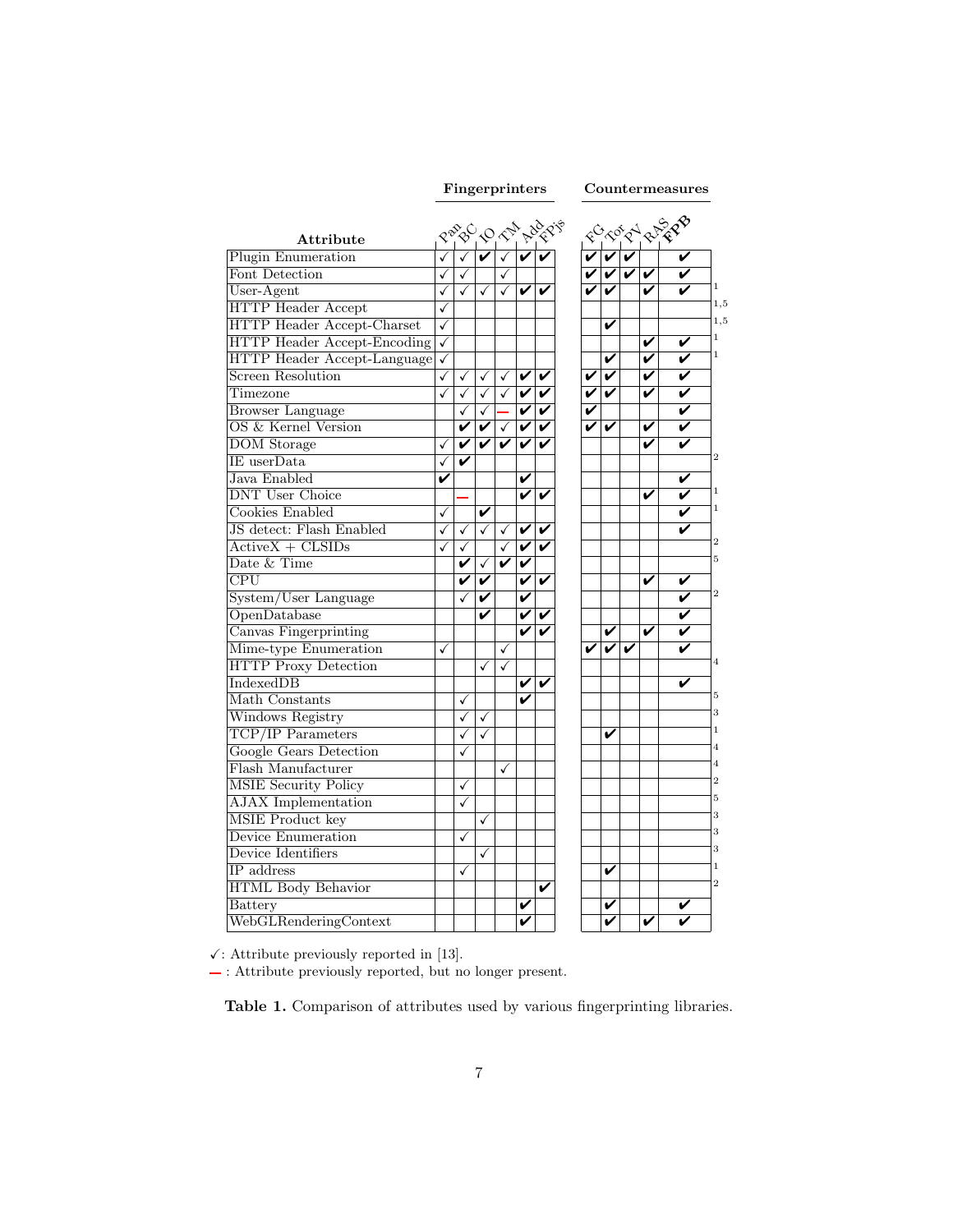| Fingerprinters |      |                  | Updated from                 | Countermeasures |                        |  |  |
|----------------|------|------------------|------------------------------|-----------------|------------------------|--|--|
|                | Pan  | Panopticlick [5] | 13]                          | FG              | FireGloves [3]         |  |  |
|                | BС   | <b>BlueCava</b>  | $\left\lceil 13\right\rceil$ | Tor             | Tor [4] Browser Bundle |  |  |
|                | Ю    | Iovation         | [13]                         | PV              | PriVaricator [12]      |  |  |
|                | TM   | ThreatMetrix     | [13]                         | RAS             | Random Agent Spoofer   |  |  |
|                | Add  | AddThis          | new                          | <b>FPB</b>      | FingerPrint-Block      |  |  |
|                | FPis | FingerPrintJS    | new                          |                 |                        |  |  |

<sup>1</sup> Property can be checked passively, i.e., no client-side technology required.

<sup>2</sup> Property specific to Internet Explorer.

<sup>3</sup> Property is determined using a Windows DLL created by the fingerprinting company.

 $4$  Out of scope – FP-Block only targets HTTP and Javascript layers.

<span id="page-7-0"></span><sup>5</sup> Blocking or spoofing this attribute would break or limit important functionality.

Table 2. Legend and footnotes for Table [1](#page-6-0)

Browser (Tor), PriVaricator [\[12\]](#page-16-10) (PV), and Random Agent Spoofer<sup>[6](#page-7-1)</sup> (RAS). For each, we determine which characteristics are considered. The results are listed on the right side of Table [1.](#page-6-0)

Not all characteristics are equal: some can be used by the fingerprinter without using JavaScript (e.g. HTTP headers), some are specific to Internet Explorer, others require additional client-side software (e.g. Windows DLL), etc. For the implementation, we do not focus on these characteristics. Furthermore, some characteristics are intrinsic to the communication or the user experience (HTTP accept header, date & time), and cannot be blocked or spoofed without adverse effects. Taken together, these considerations lead us to formulate the intended fingerprint surface of our tool FP-Block in the rightmost column of Table [1.](#page-6-0) Consequently, FP-Block only generates web identities which are distinct with respect to this fingerprint surface.

## 4 Design

Our goal is to prevent third-party fingerprint-based tracking. To this end, we generate distinct web identities (i.e., sets of fingerprintable characteristics) and then use these web identities in such a fashion as to be untraceable. More precisely, for each new site visited, we use a freshly generated web identity that is distinct from all previous web identities. This web identity is then used for all interactions due to this site, be they with the site itself or with any of its third parties.

#### 4.1 Balancing Usability vs. Privacy

The approach of separating web identities is not meant to interfere with regular tracking (tracking by the main site itself). It even allows third parties to

<span id="page-7-1"></span> $^6$ <https://github.com/jmealo/random-ua.js>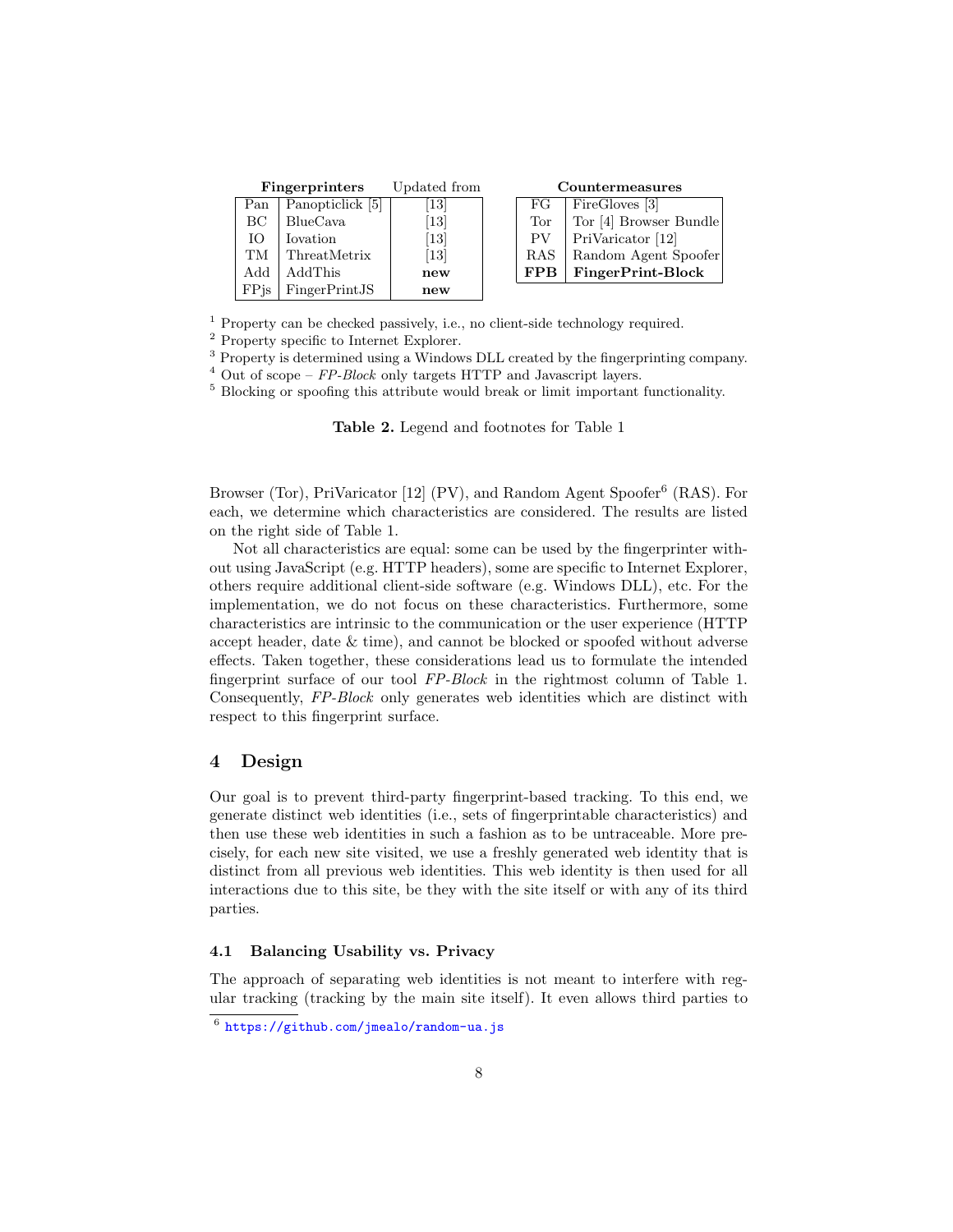

Fig. 1. Third-party fingerprinting.

<span id="page-8-0"></span>track a user on a particular site – but it prevents third parties from linking that user to another user on a different site. Thus, this approach has the advantage that it does not affect local login processes, nor is it affected by such a process. Moreover, third parties that embed site-specific codes (e.g. of the form http://facebook.com/FROM-SITE-A/) are free to do so. We remark that the defensive paradox, i.e. defenses make the user stand out more, strongly impacts regular tracking. With regards to third-party tracking, however, there is a great difference. Our approach focuses on linkability between different sites, not on distinguishing users on one site. A user that stands out on one website is not necessarily the same person as a user that stands out on another website, even if both stand out due to the defensive paradox. Hence, third-party tracking is affected less severely by the defensive paradox.

The approach of separating web identities thus stays very close to a normal user experience. However, when visiting a different site, a different web identity is used, and the user cannot be tracked to this new site by third-party fingerprintbased tracking. Figure [1a](#page-8-0) depicts the normal functioning of the web: embedded third parties (shown by the dashed arrows) can fingerprint the site's visitors and match a fingerprint on site A to a fingerprint on site B. Figure [1b](#page-8-0) depicts our approach: each website visited sees another fingerprint. Consider that sites A and C embed a social media plugin of site B. Then when the user visits site A, the web identity as seen by B is  $ID_A$ . When the user visits site C, however, the web identity as determined by B is  $ID<sub>C</sub>$ . Finally, if the user visits B directly, yet another web identity is used. This allows B to track the user locally on site A and on C, but not from site A to C.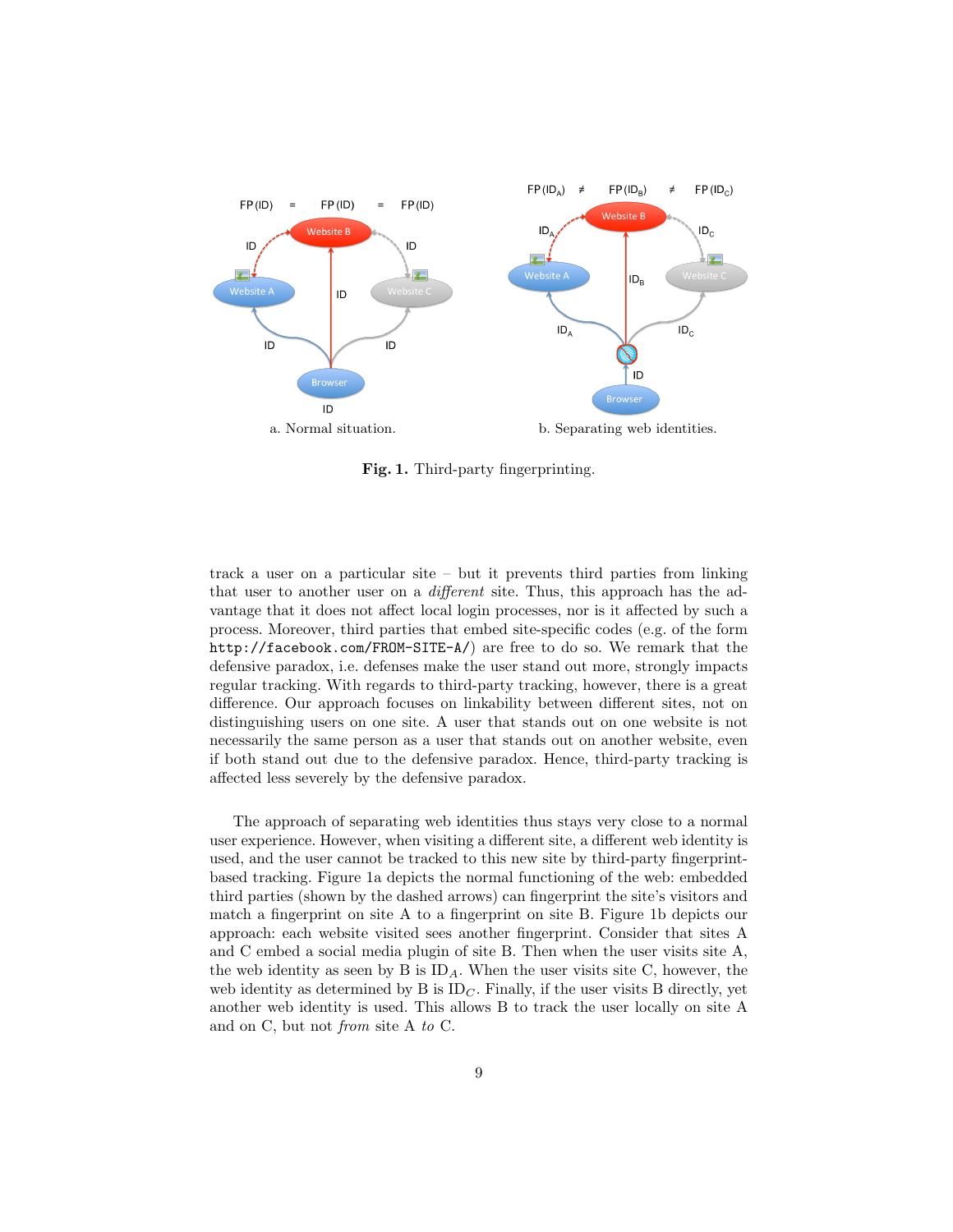#### 4.2 Generating Web Identities

To prevent fingerprint-based tracking, we need to ensure that two distinct web identities are seen as different by a fingerprinter. This is not necessarily as straightforward as it may seem: computers and browsers are regularly updated (changing their characteristics), and fingerprinters need to account for this. Thus, merely ensuring that the set of characteristics of one web identity do not coincide with any other web identity is not sufficient. Moreover, we recall the fingerprinting countermeasure paradox: the use of a countermeasure impacts fingerprintable characteristics in such a way that the resulting set of characteristics is more unique (thus, more traceable) than if no countermeasure was used. An example of this is a client that claims to be an iPhone 2, that is capable of running Flash (real iPhones do not run Flash).

This leads to two design requirements: web identities must be "enough" different, and a generated web identity must be "consistent".

Ensuring sufficient difference. Updating a browser affects browser-specific attributes, updating the operating system affects OS-specific attributes, etc. To ensure a freshly generated web identity is sufficiently different from previously generated web identities, accounting for anticipated updates, we group the attributes into the following classes:

- Browser, e.g. user agent, browser name, vendor, accept-encoding.
- Language, e.g. language, system language, user language.
- OS/CPU, e.g. platform, cpu class, oscpu.
- Screen, e.g. width, height, color depth.
- Timezone. i.e. time zone offset.

Ideally, a freshly generated web identity is different in all classes to all previous web identities. This impacts the time required to generate a new web identity. For FP-Block, we chose to require every newly generated web identity to have at least two different attributes from at least two different classes. This allows a decent trade off between time needed to generate a web identity and uniqueness. In future versions, the generation algorithm could be optimised to require more differences.

Consistency of web identity. A randomly generated web identity is unlikely to be consistent, that is, have no contradictory attributes (such as Flash running on an iPhone). To ensure consistency, web identities need to be generated using a realistic distribution of attribute values. For instance, the chance that a Firefox user is on a Linux computer is greater than the chance that an Internet Explorer user is. In effect, the process to generate a consistent web identity can be modelled as a Markov chain. As usage of different browsers and operating systems varies over time, such a Markov chain needs to be updatable to remain current. To this end, we identified classes of states (operating system, processor, screen properties, etc). Any Markov chain for a web identity needs to contain these classes. Moreover, these can be ordered (operating system and processor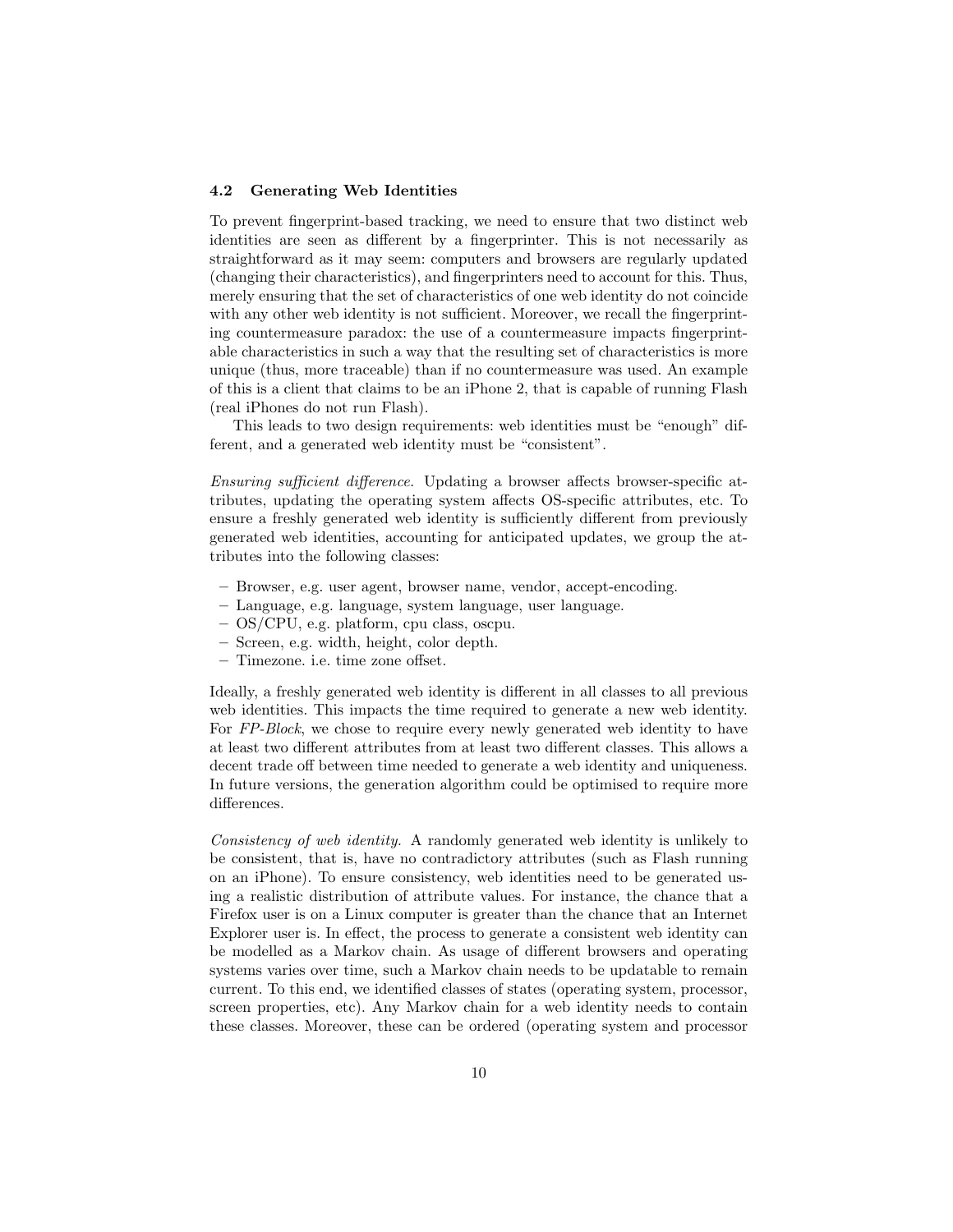

<span id="page-10-0"></span>Fig. 2. Generic model of Markov chains for web identities.

are determined before the user agent is). In this way, we model a construction process for Markov chains generating web identities (see Fig. [2\)](#page-10-0).

States and transition probabilities for Markov chains are derived from J. Mealo's data[7](#page-10-1) , based on actual usage statistics from Wikimedia. An excerpt of this data is shown in Table [3,](#page-10-2) and an example of how this translates into a Markov chain is shown in Fig. [3.](#page-11-0) In this figure, where no weights are indicated, the uniform distribution is implied. Remark that for windows operating systems, one of the attribute values for processor is the empty string ''.

|                |     |         |            | Platform | Processor string probability |                |  |  |
|----------------|-----|---------|------------|----------|------------------------------|----------------|--|--|
|                |     |         |            | Linux    | $'i686'$ :                   | .5             |  |  |
| Win Mac Linux  |     |         |            |          | x86.64                       | .5             |  |  |
| chrome         | .89 | .09     | .02        | Mac      | 'Intel':                     | .48            |  |  |
| firefox        | .83 | .16     | .01        |          | $'PPC$ :                     | .01            |  |  |
| opera          | .91 | .03     | .06        |          | 'U; Intel':                  | .48            |  |  |
| safari         | .04 | .96     |            |          | 'U: PPC':                    | .01            |  |  |
| iexplorer 1.00 |     | Windows | $\omega$ . | .3       |                              |                |  |  |
|                |     |         |            |          | 'WOW64':                     | $\overline{3}$ |  |  |
|                |     |         |            |          | 'Win64; $x64$ ':             | .3             |  |  |

<span id="page-10-2"></span>Table 3. Example attribute distributions, due to J. Mealo

# 5 Development and Implementation

## 5.1 Development

We developed FP-Block as a Firefox plugin. This ensures that FP-Block is publicly available and easy to install for a large group of users. To limit the scope of

<span id="page-10-1"></span> $^7$  [https://github.com/jmealo/random-ua.js/commits/master/random\\_ua.js](https://github.com/jmealo/random-ua.js/commits/master/random_ua.js)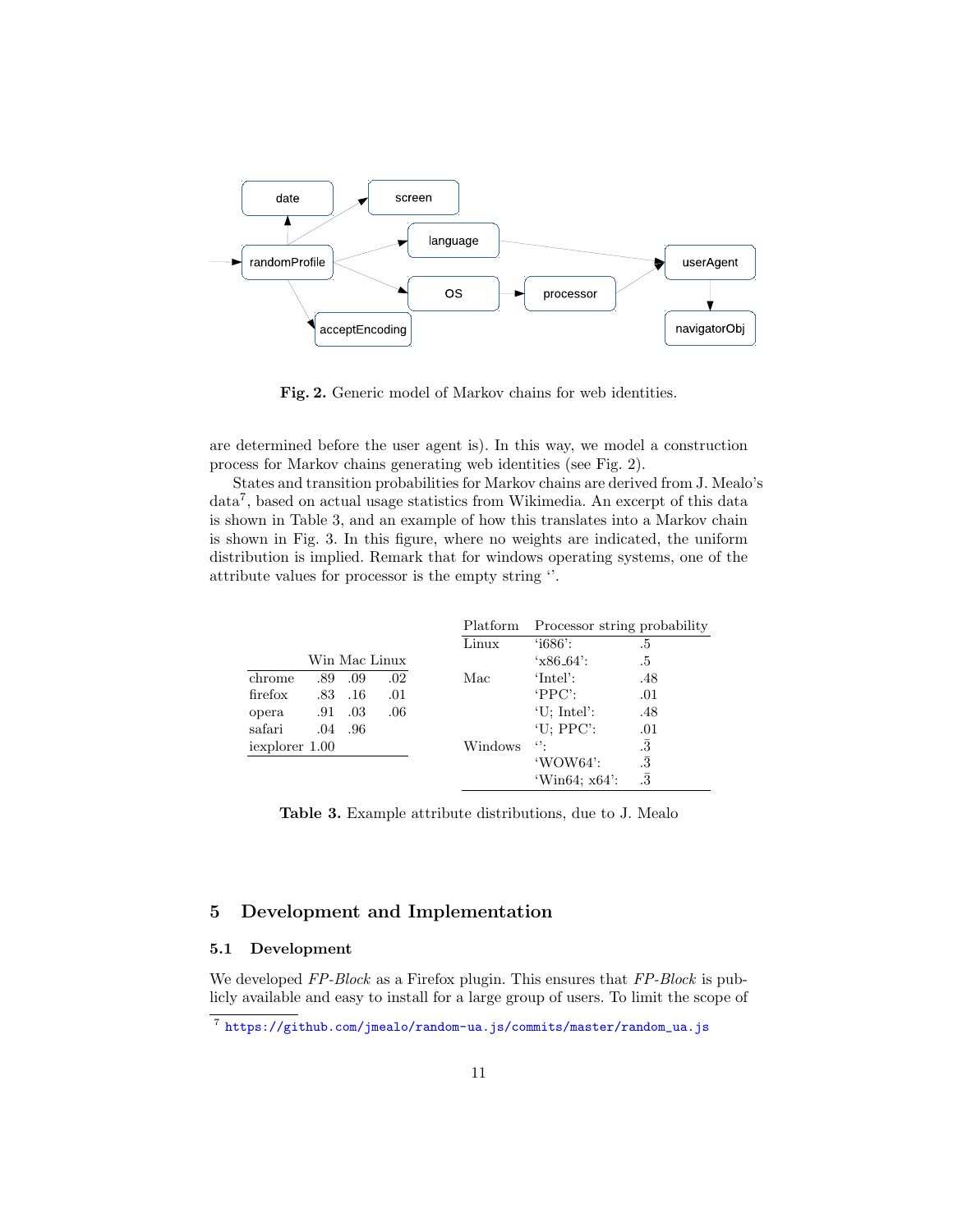

<span id="page-11-0"></span>Fig. 3. Partial Markov chain for web identities for the Chrome profile.

the project, FP-Block focuses on two communication layers: JavaScript, illustrating application of our approach to active fingerprinting, and HTTP, illustrating application to passive fingerprinting. In principle, tracking at other layers was not considered. An exception to this was made for Flash: all commercial fingerprinters use Flash to fingerprint and store information. To be effective, the tool hides Flash (i.e., removed from detected plugins). Another exception is made for ActiveX. As FP-Block does not include a full ActiveX implementation, it cannot consistently pretend to be an Internet Explorer browser. Therefore, FP-Block never pretends to be Internet Explorer. Finally, FP-Block is designed for desktop browsers, and simulates only desktop browsers.

FP-Block is available from <http://satoss.uni.lu/software/fp-block/>, and is open source<sup>[8](#page-11-1)</sup>.

#### 5.2 Implementation

FP-Block intercepts and modifies all outgoing requests and incoming responses. This is done by adding observers for the "topics" http-on-modify-request and http-on-examine-{cached-}response, respectively. For requests, first the existing web identity for the domain is retrieved, or, if none exists, a fresh web identity is generated and stored. Then HTTP headers like Accept-Encoding and Accept-Language are set according to the web identity. E-tag headers (which are intended to aid caching) can easily be exploited to track users, and are thus deleted (cf. Table [1\)](#page-6-0). Finally, requests for social plugins that are explicitly blocked by user preference are cancelled. Currently, FP-Block can block the social plugins of Facebook, Twitter, Google Plus, LinkedIn, Tumblr, and Pinterest.

For incoming responses, the observer evaluates the fingerprint and constructs a

<span id="page-11-1"></span><sup>8</sup> Source available from GitHub repository FP-Block under the GPL v3 license.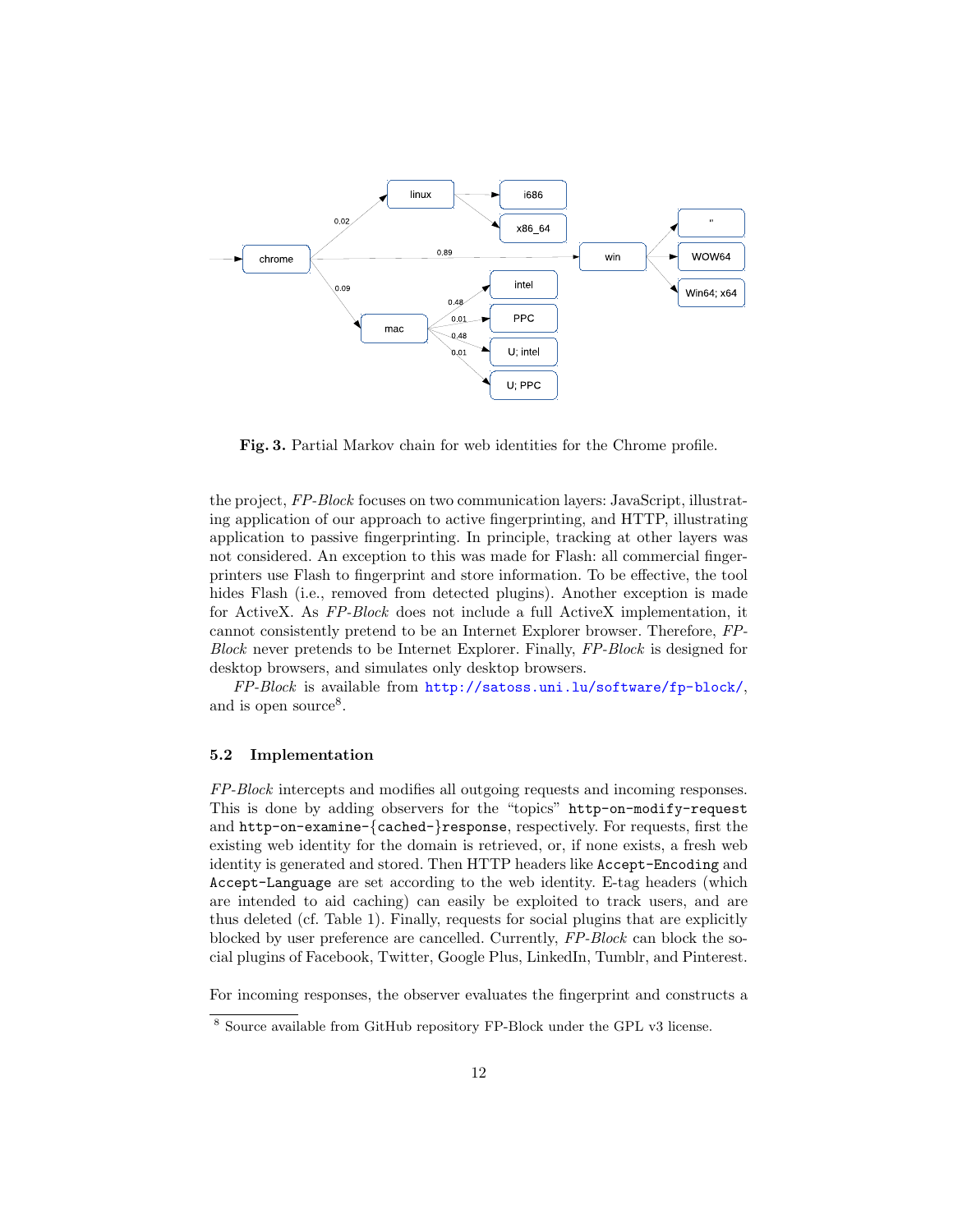Javascript script that enforces the fingerprint. Blocking access to blocked and spoofed attributes is handled by replacing the access functionality of Javascript using navigator. \_\_defineGetter \_\_(), for attributes such as userAgent, appName, cookieEnabled, battery, geolocation, oscpu, etc (cf. Table [1\)](#page-6-0). Screen properties are protected analogously using screen. \_\_ defineGetter \_\_ (). Detection events are inserted in a similar way to detect when scripts use code that is typically used to fingerprint the user, such as enumerating mimetypes or plugins, using DOM storage, font detection, etc. Canvas fingerprinting is thwarted by adding random noise and the FP-Block logo to a random position on the canvas. This is then stored with the fingerprint to be reused in future visits. Finally, a few lines are added to remove the constructed script after execution, using removeChild() on the script's parent node. This ensures that the script cannot be found in the source by other scripts.

The thusly constructed script is then injected into the response at the very top, ensuring it is run before any other script sent by the server.

## 6 Experiments and Validation

We tested  $FP\text{-}Block$  in two different settings:

- First-party fingerprinting: the visited site uses fingerprinting, and
- $-$  Third-party fingerprinting: the visited site embeds a third-party fingerprinter.

We ran three main variations of the tests:

1. without FP-Block.

This is to verify that the test setup is functioning correctly.

- 2. with FP-Block,
	- a. with the test site using an open source fingerprinting script, FingerPrintJS. This allows us to verify that FP-Block affects fingerprinting.
	- b. with the test sites using any one of the four commercial fingerprinting scripts.

This is to test the effectiveness of FP-Block against real-life fingerprinters.

We updated each fingerprinting script to add the fingerprint it computed to the test page. This allows us to execute the tests as described by simply opening the test sites in a browser (see e.g. Fig. [4\)](#page-13-0).

Test 1: first-party fingerprinting. After successfully verifying that the test was set up correctly (Fig. [4a](#page-13-0)), we executed the test shown in Fig. [4b](#page-13-0) using FingerPrintJS. The result was that FP-Block correctly ensures that a browser visiting the two sites has a different fingerprint on each site.

Test 2: embedded fingerprinting. We created a test page on site A which embeds fingerprinting content from site B, and vice versa (cf. Fig. [1\)](#page-8-0). Both test sites also ran the same fingerprint scripts locally. We then visited each page with and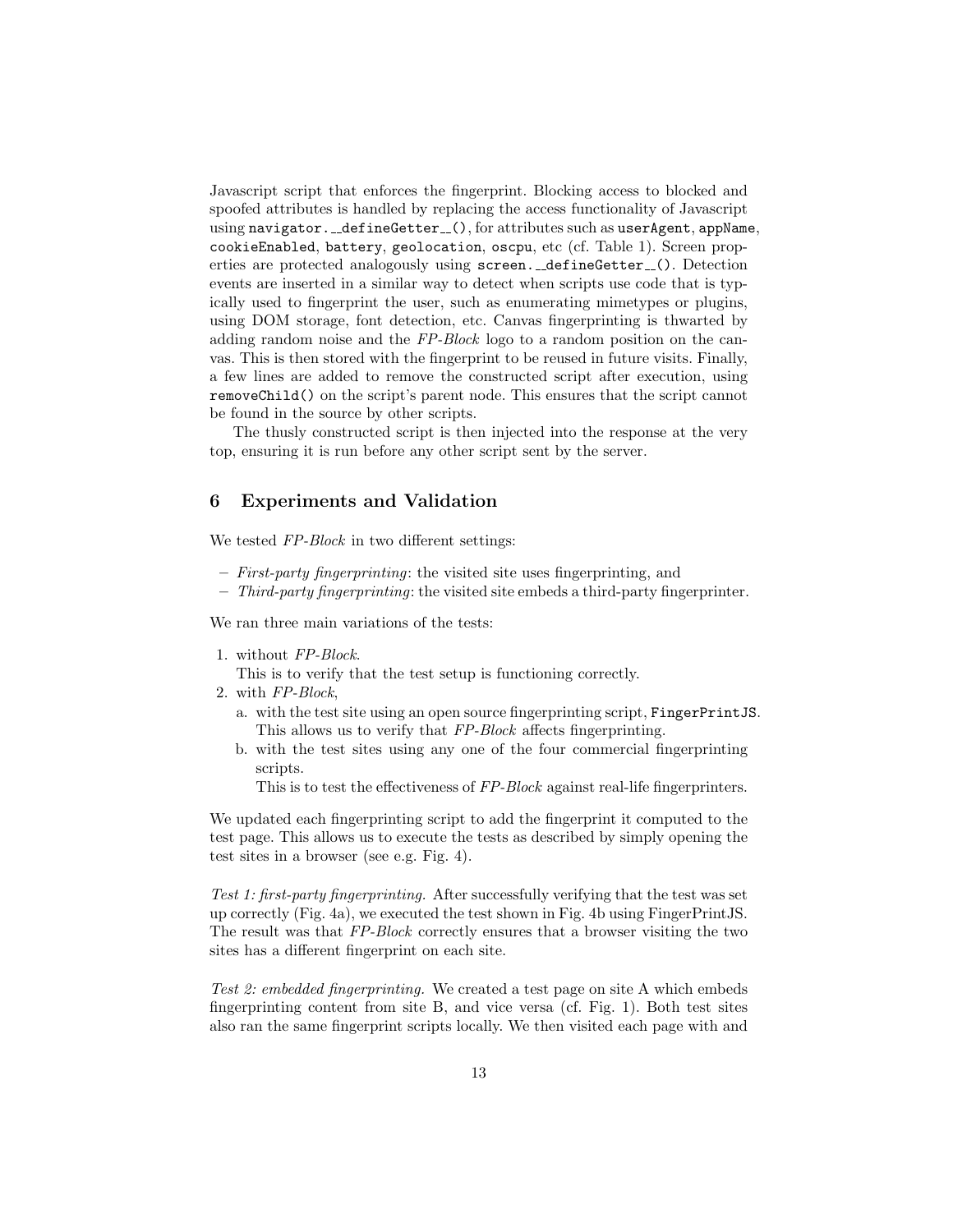

<span id="page-13-0"></span>Fig. 4. First party fingerprinting tests.

without our tool. In both cases, we first tested this set up with the FingerPrintJS script.

Without FP-Block's protection, the fingerprint is the same in all cases (cf. Fig. [1a](#page-8-0)). With FP-Block, however, this changes (Fig. [1b](#page-8-0)). The fingerprint script running on site A sees web identity  $ID_A$  if the user visits A, but if the user visits B (which embeds the script from A), the same fingerprint script sees web identity  $ID_B$ . The script returns different fingerprints for these web identities.

Testing against commercial fingerprinters. We then repeated tests, using the fingerprint scripts of the commercial fingerprinters (BlueCava, IOvation, Threat-Metrix, and AddThis). These scripts all compute a hash which seems to serve as the fingerprint. However, each of them also communicates the entire set of attributes and values used in this fingerprint back to the fingerprinter's servers. Our tests showed that, without FP-Block, the hash as computed by each script does not change – the behaviour is equivalent to that in Fig. [1a](#page-8-0). With  $FP-Block$ , the hashes were different if they were computed by B's script embedded on site A, or by the same script of B computed when visiting site B. In short, the tests show that  $FP\text{-}Block$  successfully affects the fingerprint.

However, affecting the fingerprint does not necessarily mean that tracking is stopped. Given that commercial fingerprinters communicate the determined attribute values back to the fingerprinter, the fingerprinter may match such a set offline to previously seen sets. To test whether  $FP-Block$  is able to prevent such offline fingerprinting, we need to know the web identity which the fingerprinter attributes to us.

BlueCava provides such a service (the BlueCava advertising ID, available on BlueCava's "opt-out" page). Our final validation was to check our BlueCava advertising ID with and without FP-Block. The ID changed, which leads us to conclude that FP-Block successfully prevented BlueCava from tracking us. As can be seen in Table [1,](#page-6-0) BlueCava uses the most attributes for its fingerprint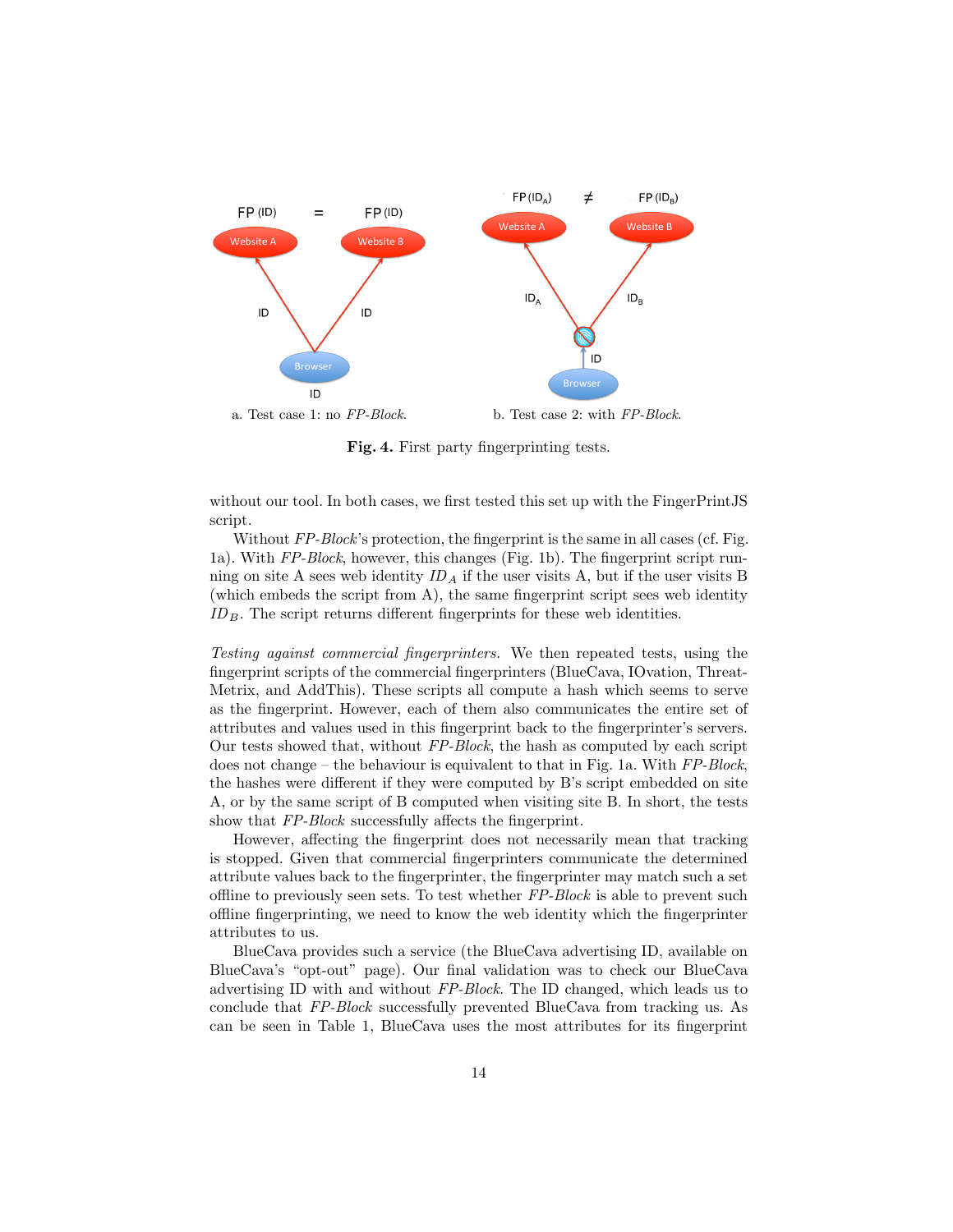– they are by far the most advanced fingerprinters listed. As such, we believe that success against BlueCava provides a good estimate of success against other offline fingerprint algorithms.

Update frequency of fingerprinters. Finally, we monitored the rate of change of fingerprinters listed in Table [1.](#page-6-0) We downloaded each fingerprinter's script once an hour from September 2014 until June 2015. In this period, Panopticlick's script did not change. The open source script FingerPrintJS changed once, which turned out to be support for detecting screen orientation.

With respect to the commercial fingerprinters: the scripts of BlueCava and AddThis have not changed since we began monitoring them. The scripts for IOvation and ThreatMetrix include time and date of the download, ensuring that every downloaded script is different. Since both scripts are heavily obfuscated, verifying that there are no changes other than embedded time and date is difficult. However, the file size of IOvation's script remained constant since September 2014. We take this as an indication that the script has not changed. Finally, ThreatMetrix' script started changing on 27 October, 2014, and still continues to evolve swiftly. An initial analysis revealed that there are large changes to the code base. Once ThreatMetrix seems to be more stable, we intend to re-analyse the new code.

Stability and compatibility testing. To determine the robustness of our plugin, we have been using the plugin in our main browser since June 2014. Where early versions occasionally crashed or gave unexpected results, since October 2014 only Javascript-heavy and Flash pages are noticeably affected. FP-Block blocks Flash to prevent Flash side channels, but Flash can be enabled in FP-Block's menu. Javascript-heavy pages are slow to load. A refresh solves this.

Lastly, we tested how the plugin cooperates with several popular privacyfocused plugins: AdBlock Plus, Privacy Badger, Ghostery, and Disconnect. FP-Block perfectly cooperates alongside all in default settings. We note two caveats to this. First, Disconnect blocks social media plugins, similar to FP-Block. This functionality is implemented similarly in the two plugins. When both are running, social media plugins are blocked by both. Enabling a social media plugin thus requires enabling it in both plugins. Second, AdBlock Plus is a generic blocking plugin, into which blocklists can be loaded. There exist blocklists for social plugins. Loading such a blocklist inherently causes interference between AdBlock Plus and FP-Block.

## 7 Conclusions

Ubiquitous tracking on the web is a reality, enabled by the proliferation of embedded content and effective fingerprinting techniques. Currently available countermeasures against fingerprinting work by either blocking embedded content or faking a web client's characteristics. Not only does this break benign applications of fingerprinting (such as detecting session hijacking), but it also reduces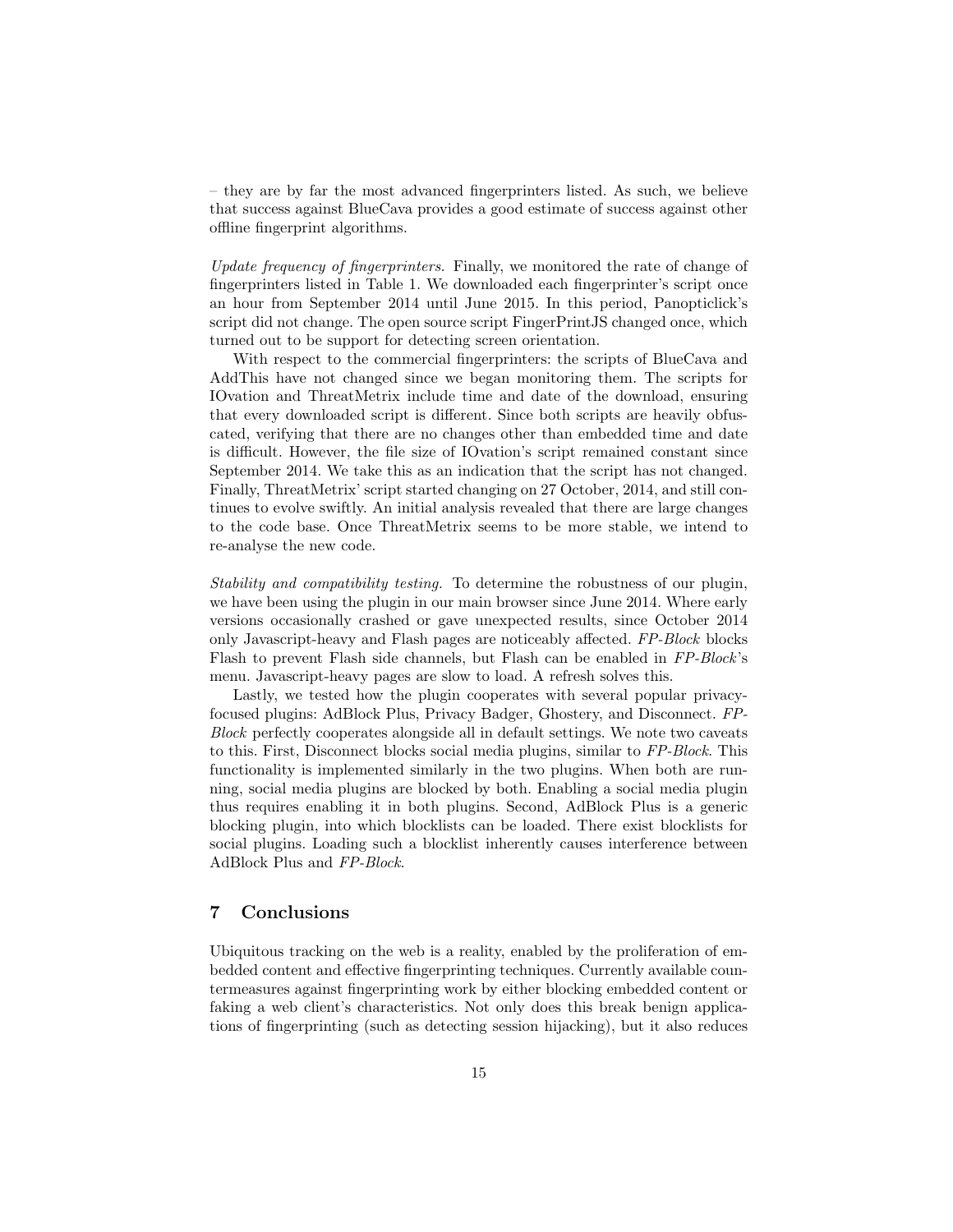the user experience. In order to achieve a more practical balance between privacy and usability, we have introduced the notion of a web identity that allows for re-identification within a web site, while it prevents tracking across websites. Such a web identity is a set of fingerprintable characteristics that can be tweaked on the user side.

We have developed a prototype web browser extension that supports the use and management of web identities. In order to design our tool's capabilities, we investigated the fingerprint vector, i.e., the set of characteristics used for fingerprinting, of the major fingerprint tools. This led to an up-to-date overview of four major fingerprinters' abilities.

The web identities generated by our tool are distinct and consistent. This means that two generated web identities are sufficiently different to prevent being linked by current fingerprint tools and that the attributes are being spoofed in such a way that their combination doesn't stand out. Consistency is achieved by implementing a Markov model for the generating of attribute values.

Fingerprint tools will be able to re-identify users even after minor changes or regular updates of their computing environment. Therefore, our tool should not generate web identities that can be linked in this way. Our current approach, consisting of classifying attributes, is a rather crude heuristic. We consider a refinement of this approach as interesting future work. Thereto, we propose to collect data on the evolution of client side attributes, in order to build a Markov model that will decide if two generated web identities are sufficiently distinct.

Finally, our prototype implementation only addresses the HTTP and JavaScript layers of communication. Given the focus of the current fingerprinting tools, this already provides a significant level of practical privacy. Nevertheless, the arms race between fingerprinters and anti-tracking tools will continue, so we consider extending the current fingerprint vector of our tool as an ongoing activity.

#### References

- <span id="page-15-3"></span>1. G. Acar, C. Eubank, S. Englehardt, M. Juárez, A. Narayanan, and C. Díaz. The web never forgets: Persistent tracking mechanisms in the wild. In *Proc. 21st ACM* Conference on Computer and Communications Security (CCS'14), pages 674–689. ACM Press, 2014.
- <span id="page-15-2"></span>2. G. Acar, M. Juarez, N. Nikiforakis, C. Diaz, S. G¨urses, F. Piessens, and B. Preneel. FPDetective: Dusting the web for fingerprinters. In Proc. 20th ACM SIGSAC Conference on Computer and Communications Security (CCS'13), pages 1129– 1140. ACM Press, 2013.
- <span id="page-15-1"></span>3. K. Boda, Á. Máté Földes, G. György Gulyás, and S. Imre. User tracking on the web via cross-browser fingerprinting. In Proc. 16th Nordic Conference on Information Security Technology for Applications (NordSec'11), volume 7161 of LNCS, pages 31–46, Berlin, Heidelberg, 2011. Springer-Verlag.
- <span id="page-15-4"></span>4. R. Dingledine, N. Mathewson, and P. Syverson. Tor: The second-generation onion router. Technical report, Naval Research Lab Washington, 2004.
- <span id="page-15-0"></span>5. P. Eckersley. How unique is your web browser? In Proc. 10th Symposium on Privacy Enhancing Technologies (PETS'10), volume 6205 of LNCS, pages 1–18. Springer-Verlag, 2010.